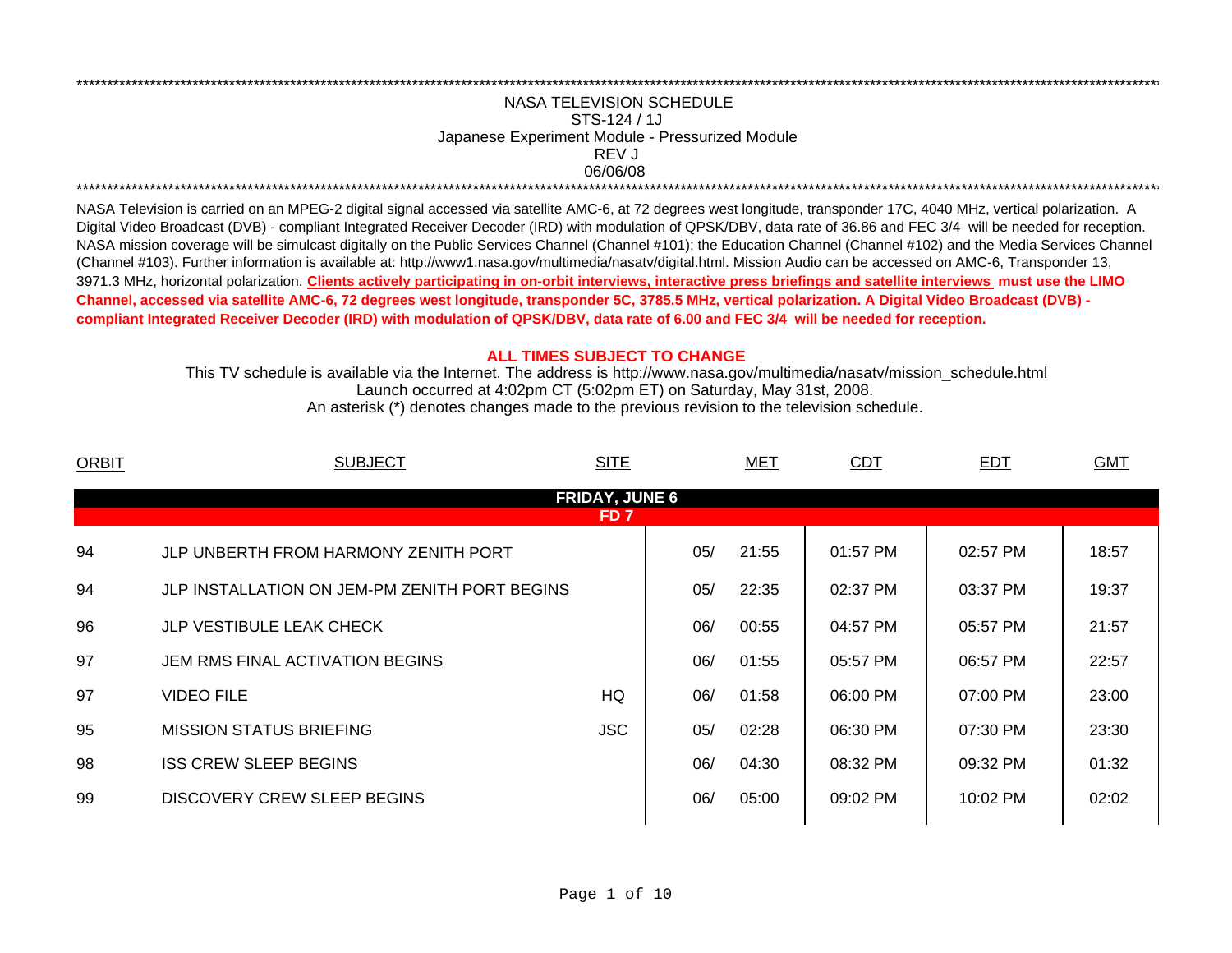| <b>ORBIT</b> | <b>SUBJECT</b>                                                      | <b>SITE</b>             |     | <b>MET</b> | CDT      | EDT      | <b>GMT</b> |  |  |  |
|--------------|---------------------------------------------------------------------|-------------------------|-----|------------|----------|----------|------------|--|--|--|
| 99           | FLIGHT DAY 7 HIGHLIGHTS (replayed on the hour during<br>crew sleep) | <b>JSC</b>              | 06/ | 05:58      | 10:00 PM | 11:00 PM | 03:00      |  |  |  |
|              |                                                                     | <b>SATURDAY, JUNE 7</b> |     |            |          |          |            |  |  |  |
|              | FD <sub>8</sub>                                                     |                         |     |            |          |          |            |  |  |  |
| 102          | ISS FLIGHT DIRECTOR UPDATE                                          | <b>JSC</b>              | 06/ | 09:58      | 02:00 AM | 03:00 AM | 07:00      |  |  |  |
| 104          | DISCOVERY / ISS CREW WAKE UP (begins FD 8)                          |                         | 06/ | 13:00      | 05:02 AM | 06:02 AM | 10:02      |  |  |  |
| 105          | ISS FLIGHT DIRECTOR UPDATE REPLAY                                   | <b>JSC</b>              | 06/ | 13:58      | 06:00 AM | 07:00 AM | 11:00      |  |  |  |
| 107          | JEM RMS HOLD / RELEASE MECHANISM INITIAL<br><b>RELEASE TEST</b>     |                         | 06/ | 18:15      | 10:17 AM | 11:17 AM | 15:17      |  |  |  |
| 108          | JEM RMS INITIAL DEPLOY                                              |                         | 06/ | 19:15      | 11:17 AM | 12:17 PM | 16:17      |  |  |  |
| 109          | LIVE INTERVIEWS WITH CNN, WCBS-TV, AND WDAY-<br><b>TV</b>           | <b>ISS KU</b>           | 06/ | 21:00      | 01:02 PM | 02:02 PM | 18:02      |  |  |  |
| 110          | JLP VESTIBULE OUTFITTING                                            |                         | 06/ | 22:15      | 02:17 PM | 03:17 PM | 19:17      |  |  |  |
| 111          | EVA #3 PROCEDURE REVIEW                                             |                         | 07/ | 00:25      | 04:27 PM | 05:27 PM | 21:27      |  |  |  |
| 112          | JAXA VIP EVENT                                                      | <b>ISS KU</b>           | 07/ | 02:00      | 06:02 PM | 07:02 PM | 23:02      |  |  |  |
| 112          | <b>MISSION STATUS BRIEFING</b>                                      | <b>JSC</b>              | 07/ | 02:28      | 06:30 PM | 07:30 PM | 23:30      |  |  |  |
| 113          | EVA #3 CAMPOUT WITH FOSSUM AND GARAN                                |                         | 07/ | 02:55      | 06:57 PM | 07:57 PM | 23:57      |  |  |  |
| 113          | JAXA VIP EVENT REPLAY WITH ENGLISH<br><b>INTERPRETATION</b>         | <b>JSC</b>              | 07/ | 03:28      | 07:30 PM | 08:30 PM | 00:30      |  |  |  |
| 114          | <b>ISS CREW SLEEP BEGINS</b>                                        |                         | 07/ | 04:00      | 08:02 PM | 09:02 PM | 01:02      |  |  |  |
| 114          | <b>DISCOVERY CREW SLEEP BEGINS</b>                                  |                         | 07/ | 04:30      | 08:32 PM | 09:32 PM | 01:32      |  |  |  |
| 114          | FLIGHT DAY 8 HIGHLIGHTS (replayed on the hour during<br>crew sleep) | <b>JSC</b>              | 07/ | 04:58      | 09:00 PM | 10:00 PM | 02:00      |  |  |  |
|              |                                                                     |                         |     |            |          |          |            |  |  |  |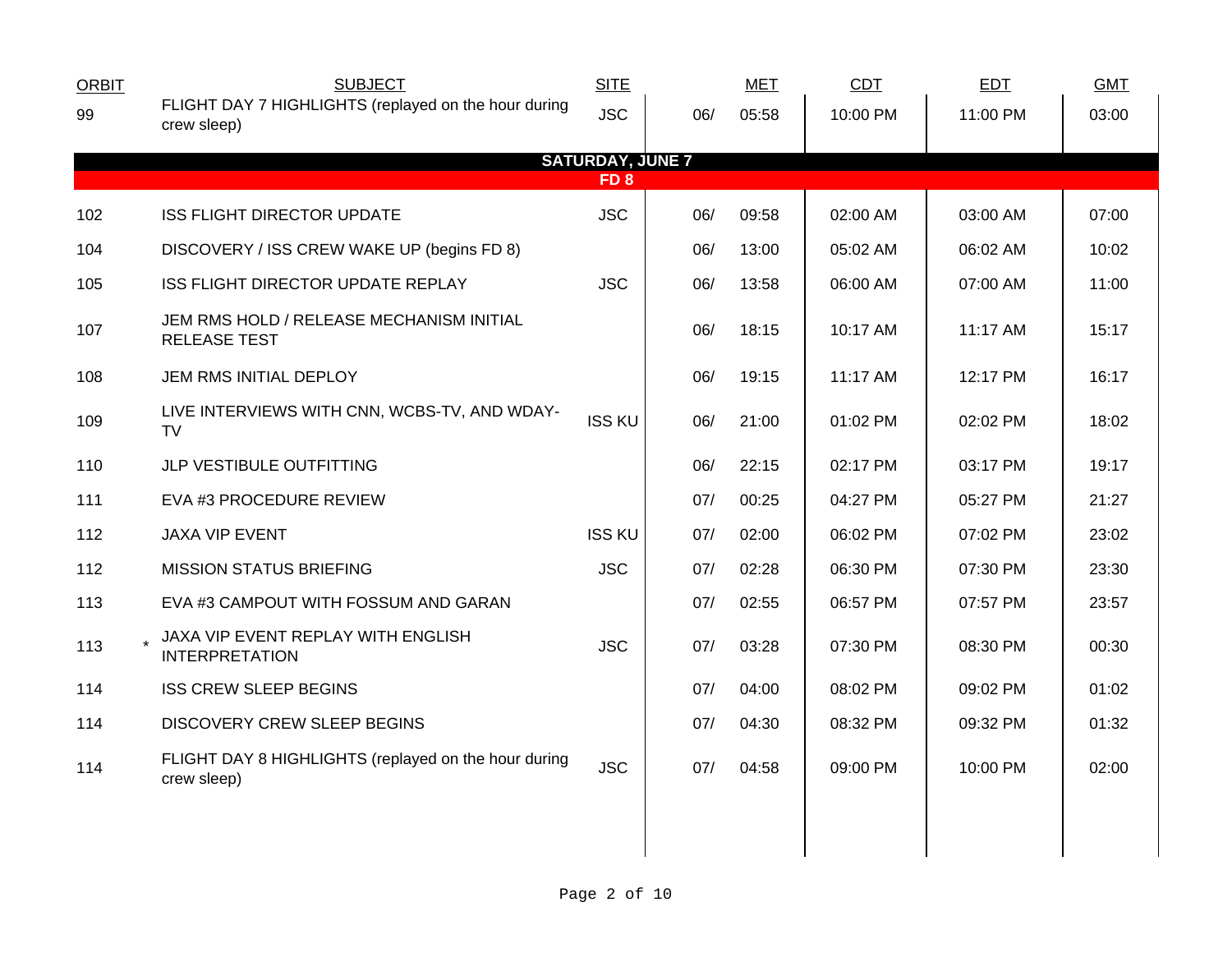| <b>ORBIT</b>    | <b>SUBJECT</b>                                                      | <b>SITE</b>           |     | <b>MET</b> | <b>CDT</b> | <b>EDT</b> | <b>GMT</b> |  |  |
|-----------------|---------------------------------------------------------------------|-----------------------|-----|------------|------------|------------|------------|--|--|
|                 |                                                                     | <b>SUNDAY, JUNE 8</b> |     |            |            |            |            |  |  |
| FD <sub>9</sub> |                                                                     |                       |     |            |            |            |            |  |  |
| 117             | <b>ISS FLIGHT DIRECTOR UPDATE</b>                                   | <b>JSC</b>            | 07/ | 09:28      | 01:30 AM   | 02:30 AM   | 06:30      |  |  |
| 119             | DISCOVERY / ISS CREW WAKE UP (begins FD 9)                          |                       | 07/ | 12:30      | 04:32 AM   | 05:32 AM   | 09:32      |  |  |
| 120             | ISS FLIGHT DIRECTOR UPDATE REPLAY                                   | <b>JSC</b>            | 07/ | 12:58      | 05:00 AM   | 06:00 AM   | 10:00      |  |  |
| 120             | EVA #3 PREPARATIONS RESUME                                          |                       | 07/ | 13:10      | 05:12 AM   | 06:12 AM   | 10:12      |  |  |
| 123             | EVA #3 BEGINS                                                       |                       | 07/ | 17:30      | 09:32 AM   | 10:32 AM   | 14:32      |  |  |
| 123             | OLD S1 NTA REMOVAL / NEW NTA RETRIEVAL FROM<br>ESP-3                |                       | 07/ | 18:05      | 10:07 AM   | 11:07 AM   | 15:07      |  |  |
| 124             | <b>NEW S1 NTA INSTALLATION</b>                                      |                       | 07/ | 19:25      | 11:27 AM   | 12:27 PM   | 16:27      |  |  |
| 124             | JEM RMS MLI REMOVAL AND LAUNCH LOCK<br><b>RETRIEVAL</b>             |                       | 07/ | 20:25      | 12:27 PM   | 01:27 PM   | 17:27      |  |  |
| 125             | PORT TRUSS CAMERA INSTALLATION                                      |                       | 07/ | 21:40      | 01:42 PM   | 02:42 PM   | 18:42      |  |  |
| 127             | EVA #3 ENDS                                                         |                       | 07/ | 23:50      | 03:52 PM   | 04:52 PM   | 20:52      |  |  |
| 128             | <b>MISSION STATUS BRIEFING</b>                                      | <b>JSC</b>            | 08/ | 01:58      | 06:00 PM   | 07:00 PM   | 23:00      |  |  |
| 129             | <b>ISS CREW SLEEP BEGINS</b>                                        |                       | 08/ | 03:30      | 07:32 PM   | 08:32 PM   | 00:32      |  |  |
| 130             | <b>DISCOVERY CREW SLEEP BEGINS</b>                                  |                       | 08/ | 04:00      | 08:02 PM   | 09:02 PM   | 01:02      |  |  |
| 130             | FLIGHT DAY 9 HIGHLIGHTS (replayed on the hour during<br>crew sleep) | <b>JSC</b>            | 08/ | 04:58      | 09:00 PM   | 10:00 PM   | 02:00      |  |  |
|                 |                                                                     | <b>MONDAY, JUNE 9</b> |     |            |            |            |            |  |  |
|                 |                                                                     | <b>FD 10</b>          |     |            |            |            |            |  |  |
| 133             | <b>ISS FLIGHT DIRECTOR UPDATE</b>                                   | <b>JSC</b>            | 08/ | 08:58      | 01:00 AM   | 02:00 AM   | 06:00      |  |  |
| 135             | DISCOVERY / ISS CREW WAKE UP (begins FD 10)                         |                       | 08/ | 12:00      | 04:02 AM   | 05:02 AM   | 09:02      |  |  |
| 135             | ISS FLIGHT DIRECTOR UPDATE REPLAY                                   | <b>JSC</b>            | 08/ | 12:58      | 05:00 AM   | 06:00 AM   | 10:00      |  |  |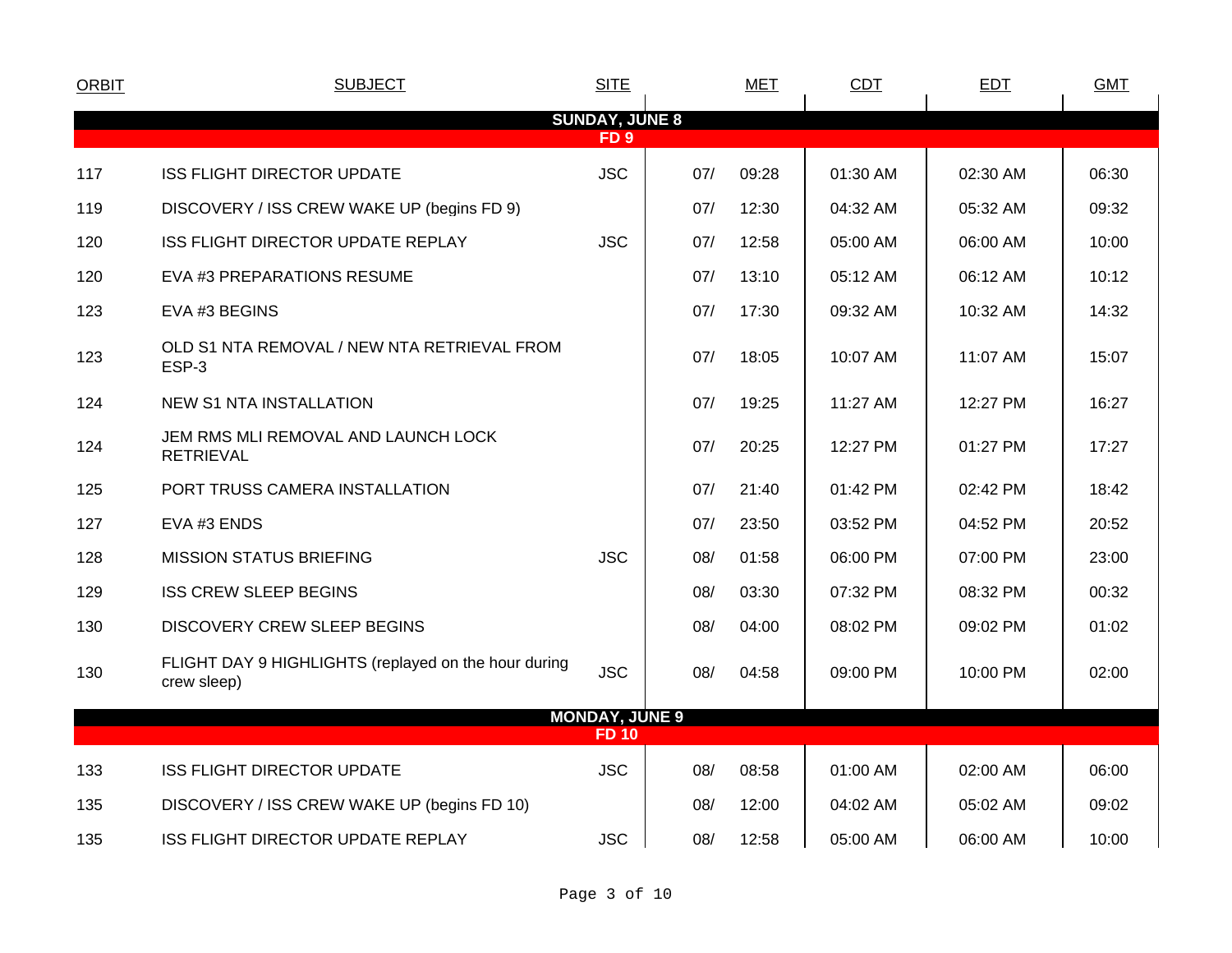| <b>ORBIT</b> | <b>SUBJECT</b>                                                          | <b>SITE</b>                             |     | <b>MET</b> | <b>CDT</b> | <b>EDT</b> | <b>GMT</b> |
|--------------|-------------------------------------------------------------------------|-----------------------------------------|-----|------------|------------|------------|------------|
| 137          | JEM RMS FINAL DEPLOY                                                    |                                         | 08/ | 15:05      | 07:07 AM   | 08:07 AM   | 12:07      |
| 137          | JEM RMS MANEUVER TO STOW POSITION                                       |                                         | 08/ | 15:35      | 07:37 AM   | 08:37 AM   | 12:37      |
| 138          | JEM RMS BRAKE CHECK OUT                                                 |                                         | 08/ | 16:25      | 08:27 AM   | 09:27 AM   | 13:27      |
| 140          | BATTERY CHARGER MODULE REPLACEMENT IN<br><b>QUEST AIRLOCK</b>           |                                         | 08/ | 19:15      | $11:17$ AM | 12:17 PM   | 16:17      |
| 140          | DELTA 2 / GLAST PRE-LAUNCH NEWS CONFERENCE<br>(Media Channel only)      | <b>KSC</b>                              | 08/ | 19:58      | 12:00 PM   | 01:00 PM   | 17:00      |
| 140          | JLP VESTIBULE OUTFITTING                                                |                                         | 08/ | 19:40      | 11:42 AM   | 12:42 PM   | 16:42      |
| 141          | JLP INGRESS AND LOGISTICS TRANSFER                                      |                                         | 08/ | 21:20      | 01:22 PM   | 02:22 PM   | 18:22      |
| 143          | JOINT CREW NEWS CONFERENCE                                              | <b>ISS KU</b>                           | 09/ | 00:00      | 04:02 PM   | 05:02 PM   | 21:02      |
| 143          | <b>VIDEO FILE</b>                                                       | HQ                                      | 09/ | 00:58      | 05:00 PM   | 06:00 PM   | 22:00      |
| 144          | <b>MISSION STATUS BRIEFING</b>                                          | <b>JSC</b>                              | 09/ | 01:28      | 05:30 PM   | 06:30 PM   | 22:30      |
| 144          | JOINT CREW NEWS CONFERENCE REPLAY WITH<br><b>ENGLISH INTERPRETATION</b> | <b>JSC</b>                              | 09/ | 02:28      | 06:30 PM   | 07:30 PM   | 23:30      |
| 145          | <b>ISS CREW SLEEP BEGINS</b>                                            |                                         | 09/ | 03:00      | 07:02 PM   | 08:02 PM   | 00:02      |
| 145          | <b>DISCOVERY CREW SLEEP BEGINS</b>                                      |                                         | 09/ | 03:30      | 07:32 PM   | 08:32 PM   | 00:32      |
| 146          | FLIGHT DAY 10 HIGHLIGHTS (replayed on the hour during<br>crew sleep)    | <b>JSC</b>                              | 09/ | 03:58      | 08:00 PM   | 09:00 PM   | 01:00      |
|              |                                                                         | <b>TUESDAY, JUNE 10</b><br><b>FD 11</b> |     |            |            |            |            |
|              |                                                                         |                                         |     |            |            |            |            |
| 149          | <b>ISS FLIGHT DIRECTOR UPDATE</b>                                       | <b>JSC</b>                              | 09/ | 08:58      | 01:00 AM   | 02:00 AM   | 06:00      |
| 150          | DISCOVERY / ISS CREW WAKE UP (begins FD 11)                             |                                         | 09/ | 11:30      | 03:32 AM   | 04:32 AM   | 08:32      |
| 151          | ISS FLIGHT DIRECTOR UPDATE REPLAY                                       | <b>JSC</b>                              | 09/ | 12:58      | 05:00 AM   | 06:00 AM   | 10:00      |
| 153          | JEM RMS BACKUP DRIVE SYSTEM SETUP                                       |                                         | 09/ | 15:10      | 07:12 AM   | 08:12 AM   | 12:12      |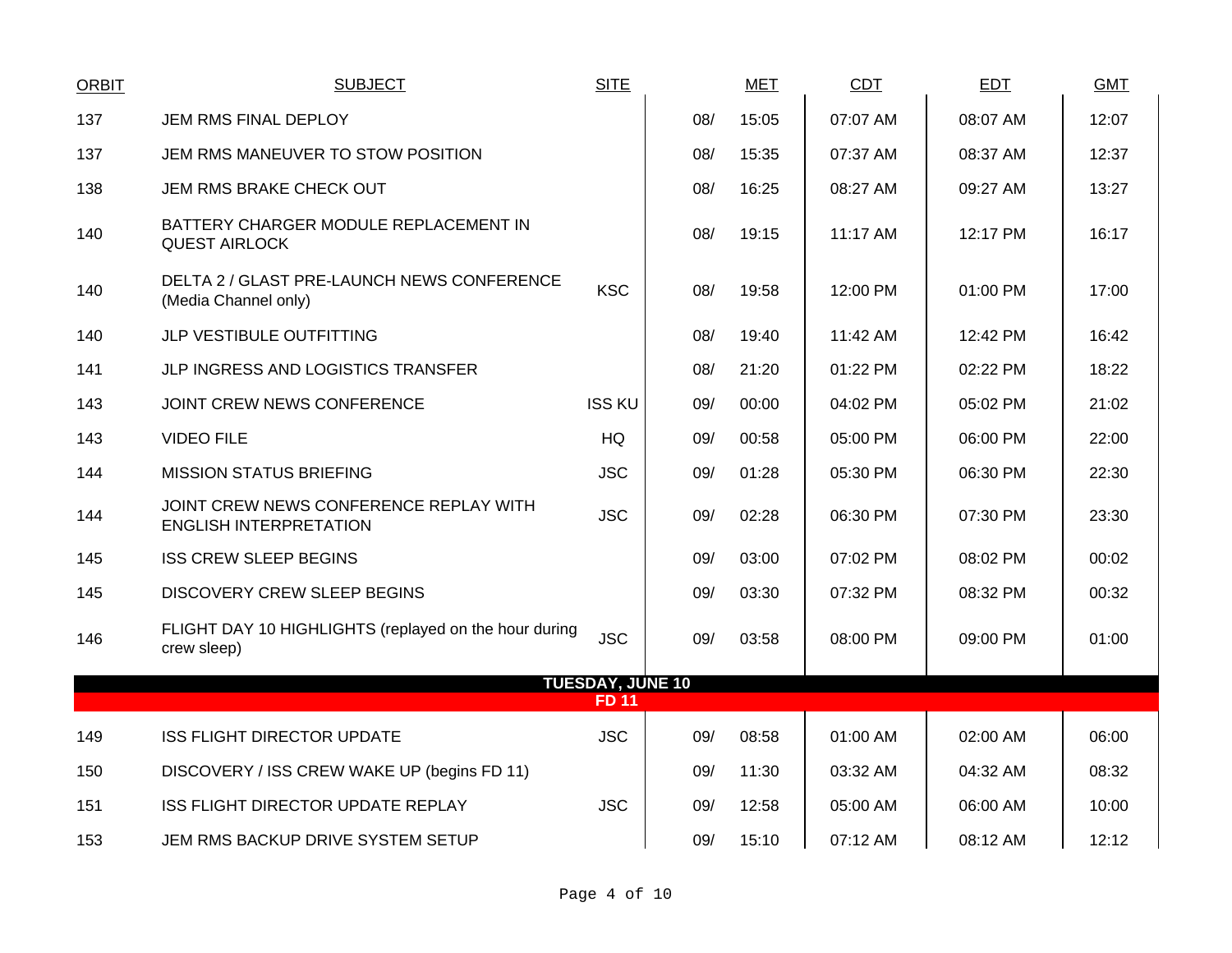| <b>ORBIT</b> | <b>SUBJECT</b>                                                         | <b>SITE</b>                               |     | <b>MET</b> | CDT      | <b>EDT</b> | <b>GMT</b> |
|--------------|------------------------------------------------------------------------|-------------------------------------------|-----|------------|----------|------------|------------|
| 155          | <b>VIDEO FILE</b>                                                      | HQ                                        | 09/ | 18:58      | 11:00 AM | 12:00 PM   | 16:00      |
| 156          | OFF DUTY PERIOD BEGINS                                                 |                                           | 09/ | 20:10      | 12:12 PM | 01:12 PM   | 17:12      |
| 156          | LIVE INTERVIEWS WITH NBC NEWS, KGO RADIO, AND<br><b>FOX NEWS RADIO</b> | <b>ISS KU</b>                             | 09/ | 20:20      | 12:22 PM | 01:22 PM   | 17:22      |
| 157          | <b>MISSION STATUS BRIEFING</b>                                         | <b>JSC</b>                                | 09/ | 21:28      | 01:30 PM | 02:30 PM   | 18:30      |
| 158          | FAREWELL AND HATCH CLOSURE                                             |                                           | 09/ | 22:55      | 02:57 PM | 03:57 PM   | 19:57      |
| 158          | ODS LEAK CHECK / RENDEZVOUS TOOL CHECKOUT                              |                                           | 09/ | 23:30      | 03:32 PM | 04:32 PM   | 20:32      |
| 160          | <b>ISS CREW SLEEP BEGINS</b>                                           |                                           | 10/ | 02:30      | 06:32 PM | 07:32 PM   | 23:32      |
| 161          | <b>DISCOVERY CREW SLEEP BEGINS</b>                                     |                                           | 10/ | 03:00      | 07:02 PM | 08:02 PM   | 00:02      |
| 162          | FLIGHT DAY 11 HIGHLIGHTS (replayed on the hour during<br>crew sleep)   | <b>JSC</b>                                | 10/ | 03:58      | 08:00 PM | 09:00 PM   | 01:00      |
|              |                                                                        | <b>WEDNESDAY, JUNE 11</b><br><b>FD 12</b> |     |            |          |            |            |
| 165          | <b>ISS FLIGHT DIRECTOR UPDATE</b>                                      | <b>JSC</b>                                | 10/ | 09:58      | 02:00 AM | 03:00 AM   | 07:00      |
| 166          | DISCOVERY / ISS CREW WAKE UP (begins FD 12)                            |                                           | 10/ | 11:00      | 03:02 AM | 04:02 AM   | 08:02      |
| 166          | ISS FLIGHT DIRECTOR UPDATE REPLAY                                      | <b>JSC</b>                                | 10/ | 11:28      | 03:30 AM | 04:30 AM   | 08:30      |
| 167          | CENTERLINE CAMERA INSTALLATION                                         |                                           | 10/ | 13:15      | 05:17 AM | 06:17 AM   | 10:17      |
| 168          | <b>DISCOVERY UNDOCKS FROM ISS</b>                                      |                                           | 10/ | 14:40      | 06:42 AM | 07:42 AM   | 11:42      |
| 168          | <b>DISCOVERY FLYAROUND BEGINS</b>                                      |                                           | 10/ | 15:05      | 07:07 AM | 08:07 AM   | 12:07      |
| 169          | <b>FINAL SEPARATION FROM ISS</b>                                       |                                           | 10/ | 16:23      | 08:25 AM | 09:25 AM   | 13:25      |
| 170          | VTR PLAYBACK OF UNDOCKING AND FLYAROUND                                |                                           | 10/ | 16:40      | 08:42 AM | 09:42 AM   | 13:42      |
|              |                                                                        |                                           |     |            |          |            |            |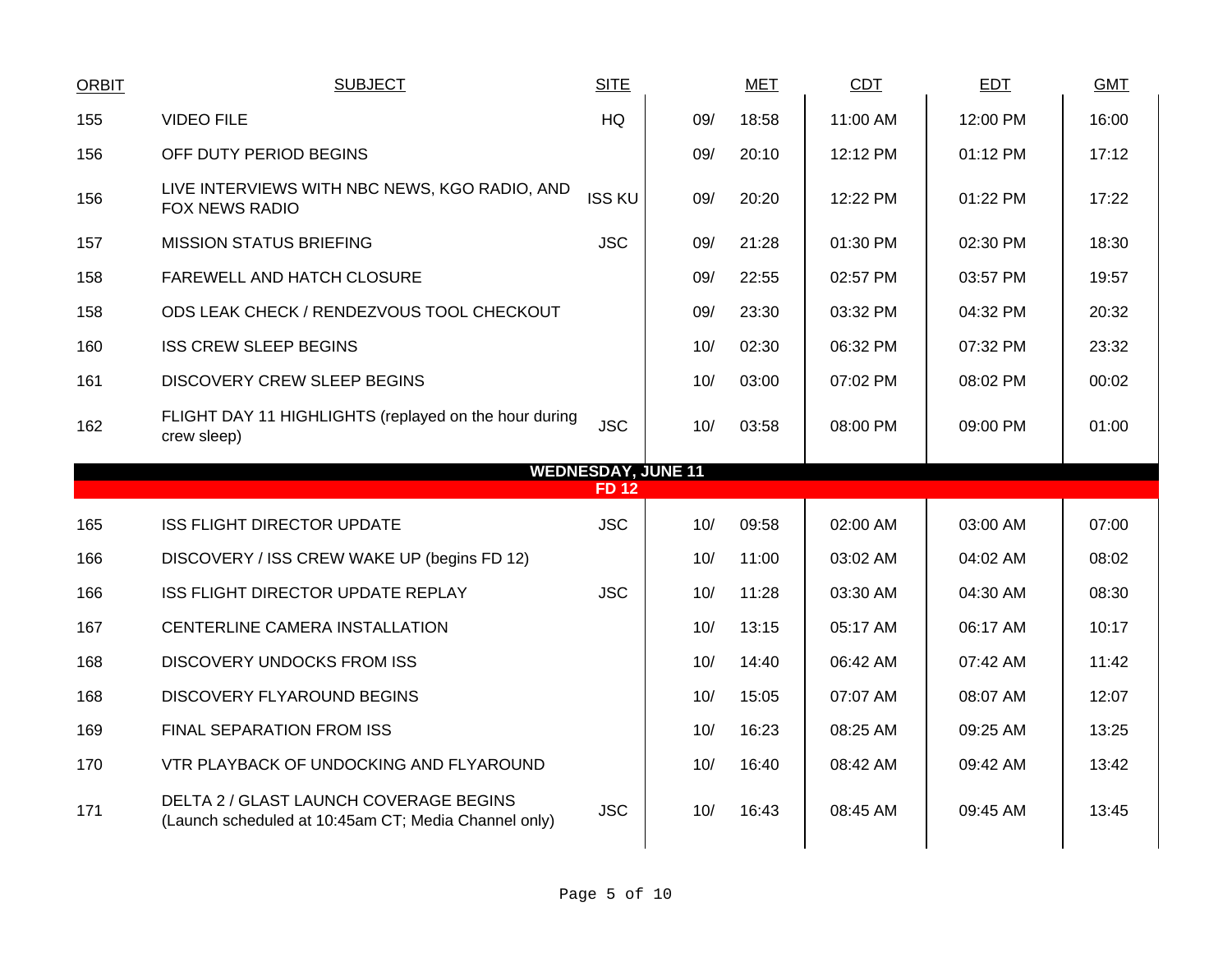| <b>ORBIT</b> | <b>SUBJECT</b>                                                       | <b>SITE</b>              |     | <b>MET</b> | <b>CDT</b> | <b>EDT</b> | <b>GMT</b> |
|--------------|----------------------------------------------------------------------|--------------------------|-----|------------|------------|------------|------------|
| 171          | RMS / OBSS LATE INSPECTION OF DISCOVERY'S TPS<br><b>BEGINS</b>       |                          | 10/ | 18:00      | 10:02 AM   | 11:02 AM   | 15:02      |
| 173          | <b>MISSION STATUS BRIEFING</b>                                       | <b>JSC</b>               | 10/ | 20:58      | 01:00 PM   | 02:00 PM   | 18:00      |
| 173          | MARS PHOENIX LANDER BRIEFING                                         | JPL/<br>Tuscon,<br>AZ    | 10/ | 21:58      | 02:00 PM   | 03:00 PM   | 19:00      |
| 174          | <b>VIDEO FILE</b>                                                    | HQ                       | 10/ | 22:58      | 03:00 PM   | 04:00 PM   | 20:00      |
| 176          | DISCOVERY / ISS CREW SLEEP BEGINS                                    |                          | 11/ | 02:30      | 06:32 PM   | 07:32 PM   | 23:32      |
| 176          | FLIGHT DAY 12 HIGHLIGHTS (replayed on the hour during<br>crew sleep) | <b>JSC</b>               | 11/ | 02:58      | 07:00 PM   | 08:00 PM   | 00:00      |
|              |                                                                      | <b>THURSDAY, JUNE 12</b> |     |            |            |            |            |
|              |                                                                      | <b>FD13</b>              |     |            |            |            |            |
| 181          | DISCOVERY CREW WAKE UP (begins FD 13)                                |                          | 11/ | 10:30      | 02:32 AM   | 03:32 AM   | 07:32      |
| 183          | OFF DUTY PERIOD BEGINS                                               |                          | 11/ | 13:00      | 05:02 AM   | 06:02 AM   | 10:02      |
| 187          | <b>VIDEO FILE</b>                                                    | <b>HQ</b>                | 11/ | 18:58      | 11:00 AM   | 12:00 PM   | 16:00      |
| 188          | LIVE INTERVIEWS WITH ESPN AND ABC NEWS                               | <b>TDRE</b>              | 11/ | 20:30      | 12:32 PM   | 01:32 PM   | 17:32      |
| 189          | <b>OBSS BERTH</b>                                                    |                          | 11/ | 21:00      | 01:02 PM   | 02:02 PM   | 18:02      |
| 189          | <b>RMS POWERDOWN</b>                                                 |                          | 11/ | 22:00      | 02:02 PM   | 03:02 PM   | 19:02      |
| 189          | POST MMT BRIEFING                                                    | <b>JSC</b>               | 11/ | 22:28      | 02:30 PM   | 03:30 PM   | 19:30      |
| 191          | <b>DISCOVERY CREW SLEEP BEGINS</b>                                   |                          | 12/ | 02:00      | 06:02 PM   | 07:02 PM   | 23:02      |
| 192          | FLIGHT DAY 13 HIGHLIGHTS (replayed on the hour during<br>crew sleep) | <b>JSC</b>               | 12/ | 02:58      | 07:00 PM   | 08:00 PM   | 00:00      |
|              |                                                                      |                          |     |            |            |            |            |
|              |                                                                      |                          |     |            |            |            |            |
|              |                                                                      |                          |     |            |            |            |            |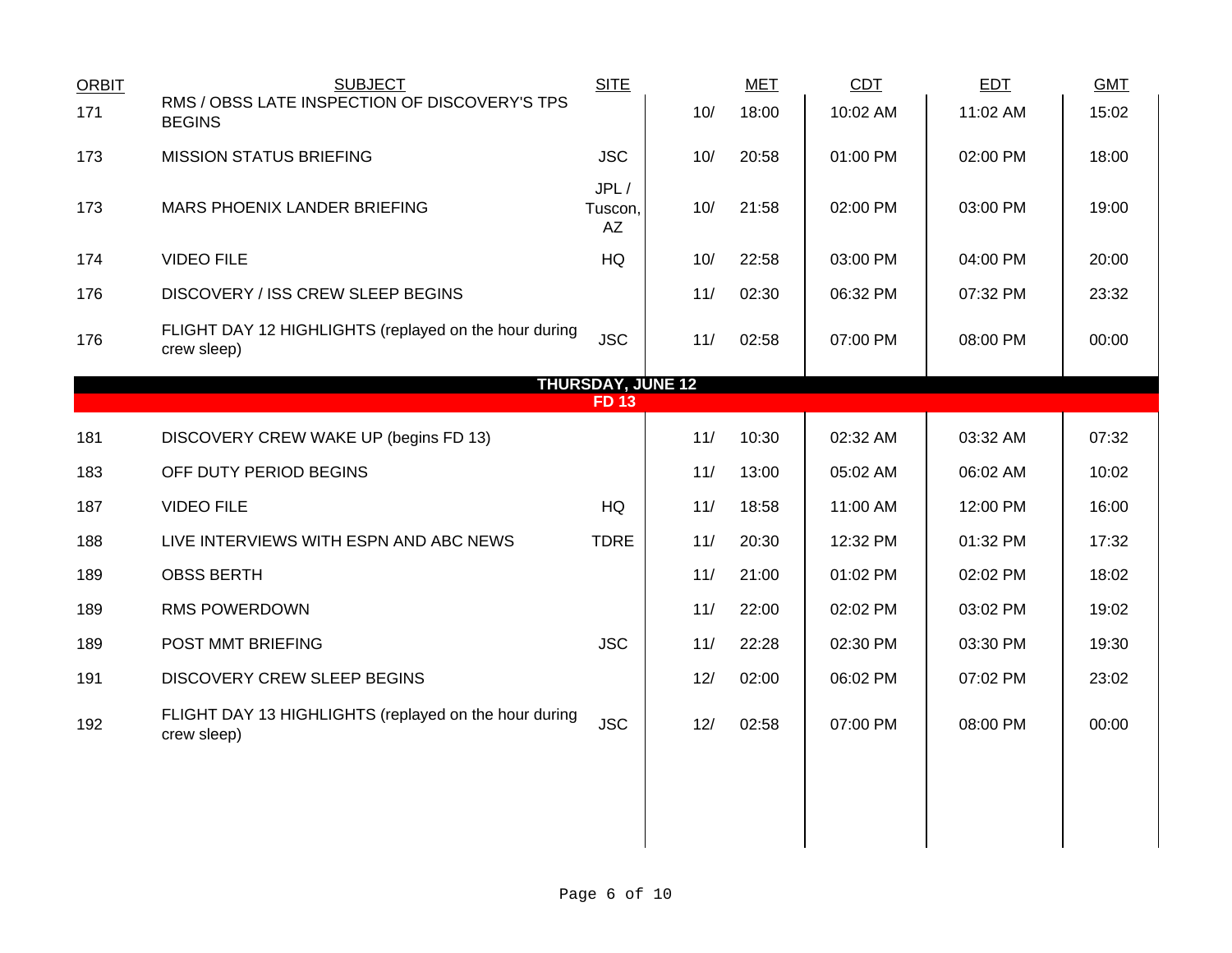| <b>SUBJECT</b>                                                       | <b>SITE</b>           |     | <b>MET</b>             | CDT      | <b>EDT</b> | <b>GMT</b> |
|----------------------------------------------------------------------|-----------------------|-----|------------------------|----------|------------|------------|
|                                                                      | <b>FD 14</b>          |     |                        |          |            |            |
| DISCOVERY CREW WAKE UP (begins FD 14)                                |                       | 12/ | 10:00                  | 02:02 AM | 03:02 AM   | 07:02      |
| <b>CABIN STOWAGE BEGINS</b>                                          |                       | 12/ | 13:05                  | 05:07 AM | 06:07 AM   | 10:07      |
| <b>FCS CHECKOUT</b>                                                  |                       | 12/ | 13:35                  | 05:37 AM | 06:37 AM   | 10:37      |
| RCS HOT-FIRE TEST                                                    |                       | 12/ | 14:45                  | 06:47 AM | 07:47 AM   | 11:47      |
| <b>ORBIT ADJUST BURN</b>                                             |                       | 12/ | 15:25                  | 07:27 AM | 08:27 AM   | 12:27      |
| CREW DEORBIT PREPARATION BRIEFING                                    |                       | 12/ | 17:05                  | 09:07 AM | 10:07 AM   | 14:07      |
| LIVE INTERVIEWS WITH CBS NEWS, WCBS RADIO,<br>AND WINS RADIO         | <b>TDRE</b>           | 12/ | 18:35                  | 10:37 AM | 11:37 AM   | 15:37      |
| <b>VIDEO FILE</b>                                                    | HQ                    | 12/ | 19:28                  | 11:30 AM | 12:30 PM   | 16:30      |
| REISMAN'S RECUMBENT SEAT SET UP                                      |                       | 12/ | 20:55                  | 12:57 PM | 01:57 PM   | 17:57      |
| <b>MISSION STATUS BRIEFING</b>                                       | <b>JSC</b>            | 12/ | 20:58                  | 01:00 PM | 02:00 PM   | 18:00      |
| MARS PHOENIX LANDER BRIEFING                                         | JPL/<br>Tuscon,<br>AZ | 12/ | 21:58                  | 02:00 PM | 03:00 PM   | 19:00      |
| KU-BAND ANTENNA STOWAGE                                              |                       | 12/ | 22:00                  | 02:02 PM | 03:02 PM   | 19:02      |
| DISCOVERY CREW SLEEP BEGINS                                          |                       | 13/ | 01:30                  | 05:32 PM | 06:32 PM   | 22:32      |
| FLIGHT DAY 14 HIGHLIGHTS (replayed on the hour during<br>crew sleep) | <b>JSC</b>            | 13/ | 01:58                  | 06:00 PM | 07:00 PM   | 23:00      |
|                                                                      |                       |     |                        |          |            |            |
|                                                                      |                       |     |                        |          |            |            |
|                                                                      |                       |     |                        |          |            |            |
|                                                                      |                       |     | <b>FRIDAY, JUNE 13</b> |          |            |            |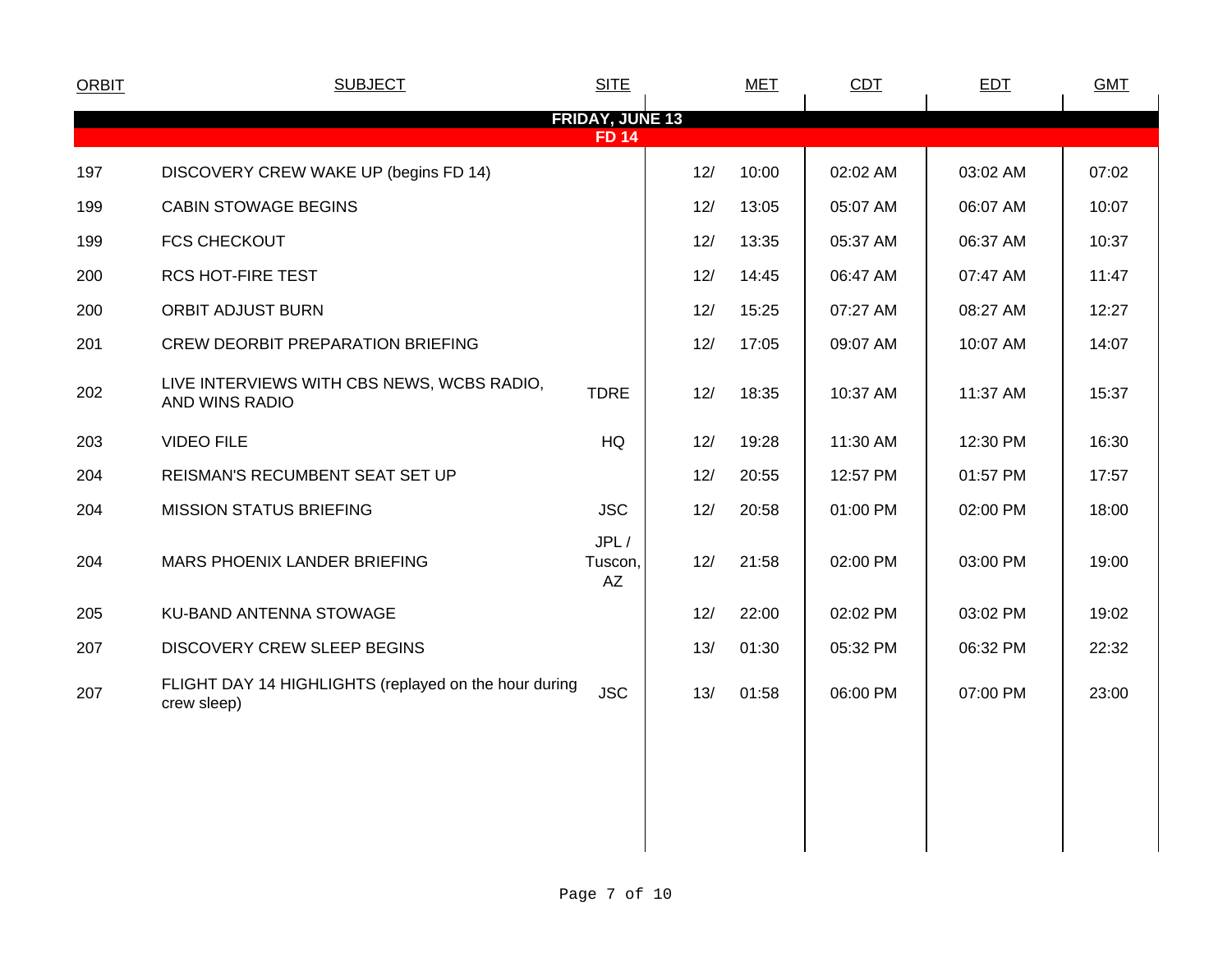| <b>ORBIT</b> | <b>SUBJECT</b>                                                                              | <b>SITE</b>                              |     | <b>MET</b> | <b>CDT</b>       | <b>EDT</b> | <b>GMT</b> |  |
|--------------|---------------------------------------------------------------------------------------------|------------------------------------------|-----|------------|------------------|------------|------------|--|
|              |                                                                                             | <b>SATURDAY, JUNE 14</b><br><b>FD 15</b> |     |            |                  |            |            |  |
| 212          | DISCOVERY CREW WAKE UP (begins FD 15)                                                       |                                          | 13/ | 09:30      | 01:32 AM         | 02:32 AM   | 06:32      |  |
| 214          | <b>DEORBIT PREPARATIONS BEGIN</b>                                                           |                                          | 13/ | 12:55      | 04:57 AM         | 05:57 AM   | 09:57      |  |
| 215          | PAYLOAD BAY DOOR CLOSING                                                                    |                                          | 13/ | 14:29      | 06:31 AM         | 07:31 AM   | 11:31      |  |
| 217          | <b>DEORBIT BURN</b>                                                                         |                                          | 13/ | 17:09      | 09:11 AM         | 10:11 AM   | 14:11      |  |
| 218          | MILA C-BAND RADAR ACQUISITION OF DISCOVERY                                                  |                                          | 13/ | 17:58      | 10:00 AM         | 11:00 AM   | 15:00      |  |
| 218          | <b>KSC LANDING</b>                                                                          | <b>KSC</b>                               | 13/ | 18:11      | 10:13 AM         | 11:13 AM   | 15:13      |  |
|              | POST-LANDING NEWS CONFERENCE                                                                | <b>KSC</b>                               |     |            | NET L+2 HRS.     |            |            |  |
|              | ENTRY FLIGHT CONTROL TEAM VIDEO REPLAY<br>(replayed after Post-Landing News Conference)     | <b>JSC</b>                               |     |            | $\sim$ L+3 HRS.  |            |            |  |
|              | STS-124 MISSION HIGHLIGHTS VIDEO REPLAY<br>(replayed after Entry Flight Control Team Video) | <b>JSC</b>                               |     |            | $~$ - L+3.5 HRS. |            |            |  |
|              | STS-124 CREW NEWS CONFERENCE (may be<br>postponed or cancelled)                             | <b>KSC</b>                               |     |            | NET L+4.5 HRS.   |            |            |  |
|              | VIDEO B-ROLL OF REISMAN IN CREW QUARTERS<br>(pending availability)                          | <b>KSC</b>                               |     |            | NET L+6.5 HRS.   |            |            |  |
|              |                                                                                             |                                          |     |            |                  |            |            |  |
|              |                                                                                             |                                          |     |            |                  |            |            |  |
|              |                                                                                             |                                          |     |            |                  |            |            |  |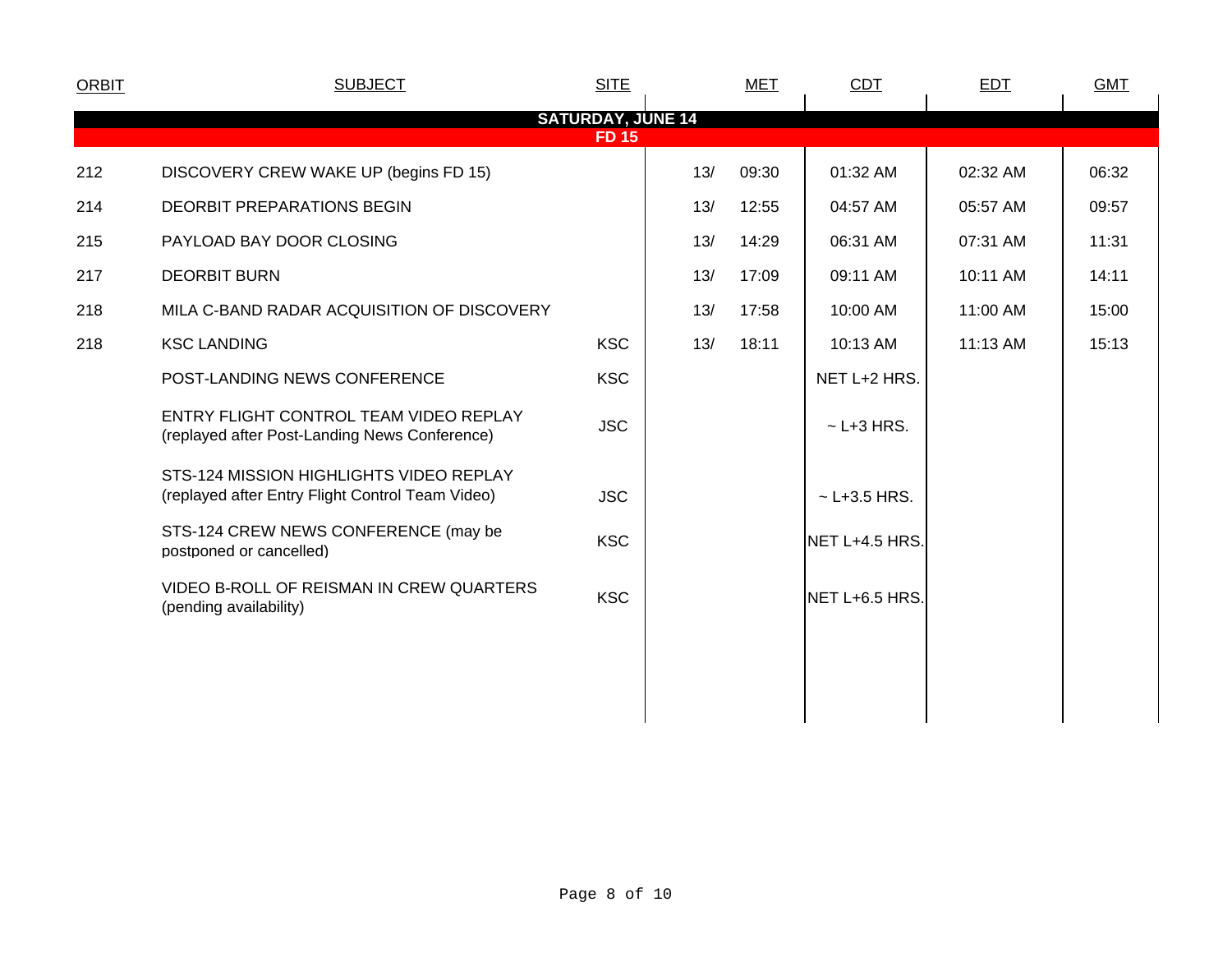| <b>ORBIT</b>                                                                                                                                                                                                                                                                                                                       | <b>SUBJECT</b>                                                                                                                                                                                                                                                                                                                                                                                                                                                                                                                                                                                                                                                                                                                                                                                                                                                                                                                                                                                                                                                                                                                                                                                                                                                                                                                                                                                 | <b>SITE</b>                | мет | <b>CDT</b> | EDT | GMT |
|------------------------------------------------------------------------------------------------------------------------------------------------------------------------------------------------------------------------------------------------------------------------------------------------------------------------------------|------------------------------------------------------------------------------------------------------------------------------------------------------------------------------------------------------------------------------------------------------------------------------------------------------------------------------------------------------------------------------------------------------------------------------------------------------------------------------------------------------------------------------------------------------------------------------------------------------------------------------------------------------------------------------------------------------------------------------------------------------------------------------------------------------------------------------------------------------------------------------------------------------------------------------------------------------------------------------------------------------------------------------------------------------------------------------------------------------------------------------------------------------------------------------------------------------------------------------------------------------------------------------------------------------------------------------------------------------------------------------------------------|----------------------------|-----|------------|-----|-----|
|                                                                                                                                                                                                                                                                                                                                    |                                                                                                                                                                                                                                                                                                                                                                                                                                                                                                                                                                                                                                                                                                                                                                                                                                                                                                                                                                                                                                                                                                                                                                                                                                                                                                                                                                                                |                            |     |            |     |     |
|                                                                                                                                                                                                                                                                                                                                    |                                                                                                                                                                                                                                                                                                                                                                                                                                                                                                                                                                                                                                                                                                                                                                                                                                                                                                                                                                                                                                                                                                                                                                                                                                                                                                                                                                                                | <b>DEFINITION OF TERMS</b> |     |            |     |     |
| AMC:<br>ATV:<br>CDRA:<br>CDT:<br>Destiny:<br>EMU:<br>ETCS:<br>ESA:<br>ESP:<br>EDT:<br>ETVCG:<br>EVA:<br>FCS:<br>FD:<br>GLAST:<br>GMT:<br>HQ:<br>ISS:<br>JAXA:<br>JEM-PM:<br><b>JEM RMS:</b><br>JLP:<br>JSC:<br>JTVE:<br>KSC:<br>Ŀ.<br>LIMO:<br>MECO:<br>MET:<br><b>MILA</b><br>MLI:<br>MMT:<br>MS:<br>MT:<br>NET:<br>NTA:<br>OBSS: | <b>Americom Satellite</b><br><b>Automated Transport Vehicle</b><br>Carbon Dioxide Removal Assembly in U.S. Destiny Laboratory<br><b>Central Daylight Time</b><br>U.S. Laboratory on ISS<br><b>Extravehicular Mobility Unit</b><br><b>External Thermal Control System</b><br>European Space Agency<br><b>External Stowage Platform</b><br><b>Eastern Daylight Time</b><br><b>External Television Camera Group</b><br><b>Extravehicular Activity</b><br><b>Flight Control System</b><br><b>Flight Day</b><br>Gamma-ray Large Area Space Telescope<br><b>Greenwich Mean Time</b><br><b>NASA Headquarters</b><br><b>International Space Station</b><br>Japan Aerospace and Exploration Agency<br>Japanese Experiment Module - Pressurized Module (KIBO)<br>Japanese Experiment Module - Remote Manipulator System<br>Japanese Logistics Module - Pressurized Section<br>Johnson Space Center<br>Japanese Television Equipment<br>Kennedy Space Center<br>Launch or Landing time<br>Live Interview Media Outlet channel<br>Main Engine Cut-Off<br>Mission Elapsed Time, which begins at the moment of launch and is read: DAYS/HOURS:MINUTES. LAUNCH=00/00:00<br>Merritt Island, Florida Tracking Station<br>Multi-Layer Insulation<br><b>Mission Management Team</b><br><b>Mission Specialist</b><br>Mobile Transporter<br>No Earlier Than<br>Nitrogen Tank Assembly<br>Orbiter Boom Sensor System |                            |     |            |     |     |
| ODS:                                                                                                                                                                                                                                                                                                                               | <b>Orbiter Docking System</b>                                                                                                                                                                                                                                                                                                                                                                                                                                                                                                                                                                                                                                                                                                                                                                                                                                                                                                                                                                                                                                                                                                                                                                                                                                                                                                                                                                  |                            |     |            |     |     |
| OMS:                                                                                                                                                                                                                                                                                                                               | <b>Orbital Maneuvering System</b>                                                                                                                                                                                                                                                                                                                                                                                                                                                                                                                                                                                                                                                                                                                                                                                                                                                                                                                                                                                                                                                                                                                                                                                                                                                                                                                                                              |                            |     |            |     |     |
| OSTM:                                                                                                                                                                                                                                                                                                                              | Ocean Surface Topography Mission                                                                                                                                                                                                                                                                                                                                                                                                                                                                                                                                                                                                                                                                                                                                                                                                                                                                                                                                                                                                                                                                                                                                                                                                                                                                                                                                                               |                            |     |            |     |     |